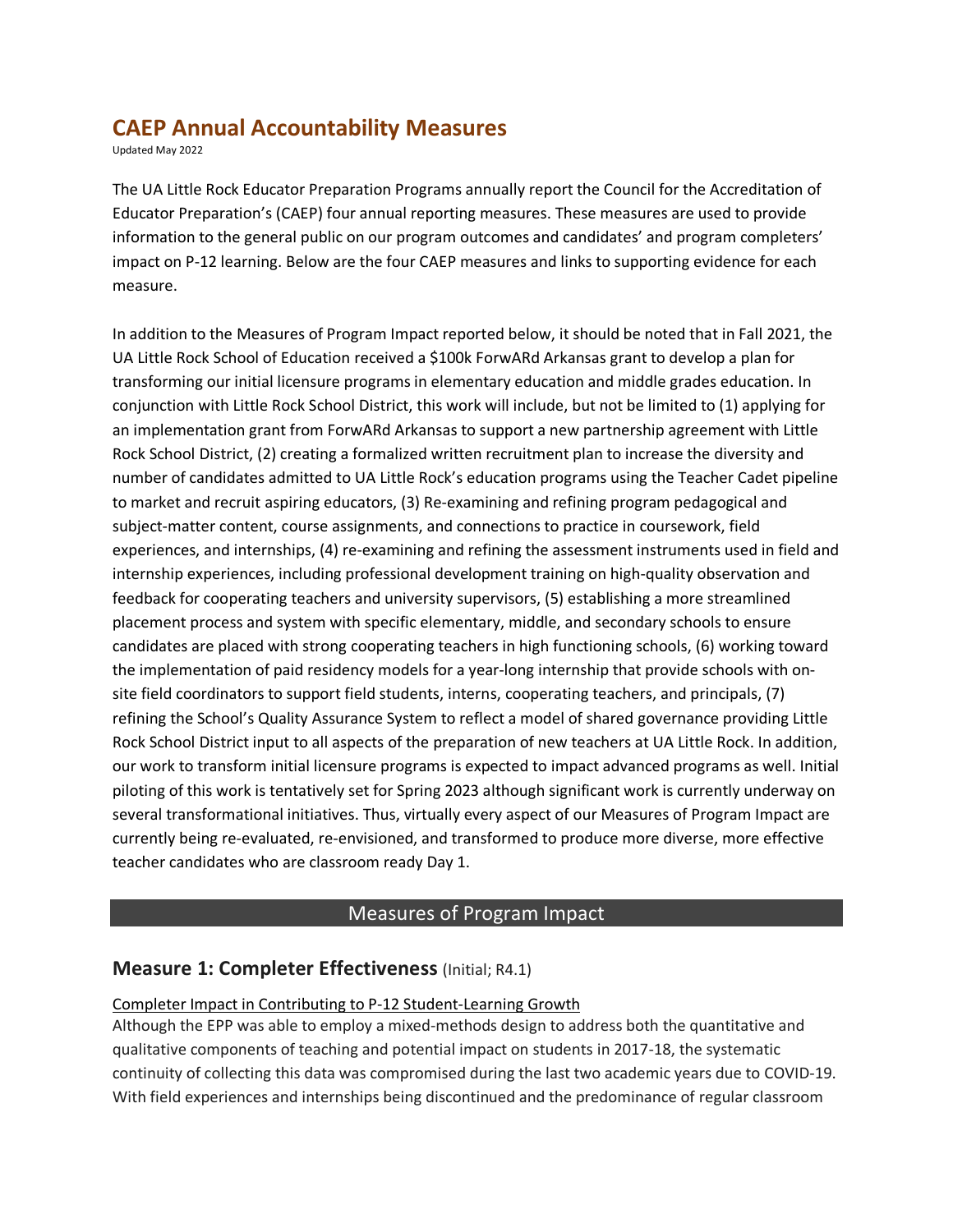instruction pivoting to online instruction, data collection coordination succumbed the challenges of teachers and schools dealing with their constantly changing instructional challenges along with significant student and teacher absenteeism.

After receiving a \$100k ForwARd Arkansas grant to initially begin transforming our initial licensure programs in elementary education and middle grades education in Fall 2021, the School of Education is currently working with Little Rock School District to design a shared-governance model from which data on P-12 student learning and development will be gathered each semester as a part of our new partnership. Data collected quarterly as a result of the shared governance model will provide the EPP with ongoing information about the quality of our coursework, the quality of mentoring, and the completer impact on P-12 learning during the first three years of their teaching. We anticipate starting to collect this data in Spring 2023.

#### Completer Effectiveness in Applying Professional Knowledge, Skills, and Dispositions

The EPP demonstrates candidate growth and program completer effectiveness based on performances on key assessments that are aligned to the Arkansas Standards, based on InTASC, as well as program SPA standards at the initial level. In addition, all initial licensure candidates must pass state required standardized exams to be recommended for licensure, which have changed for many programs across recent years. At UA Little Rock, the requirement of passing initial licensure exams in order to graduate was dropped in Fall 2020. At present, about 20-30% of our teacher candidates post-pone completion of their licensure tests until after graduation. As a result, it has been more difficult for us to track licensure test data accurately once program completers have matriculated. Despite this challenge, the ADE EPPQR reports provide evidence from our EPP completers' licensure exam pass rates compare favorably to the overall state completer pass rates as revealed in the most recent EPPQRs below.

#### EPPQR 2018, EPPQR 2019, EPPQR 2020, EPPQR 2021

With regard to completer effectiveness from the perspective of our school partners, data from ADE's Annual Arkansas Educator Preparation Provider Quality Report (EPPQR) for 2018-2020 provide evidence of completer effectiveness. In these reports, survey data are provided of our completers' school-based supervisors' perceptions, of the success of their preparation based on the four domains of the Teacher Effectiveness Support System (TESS), which in turn, is based on Danielson's Framework for Teaching (https://danielsongroup.org/what-we-do/framework-teaching-0). The EPP's aggregated means for each item are compared to the state EPP aggregated averages. Beginning in 2019, Novice Teacher Supervisor Survey Data – Perceptions of Preparation (Section D) also reflects completer effectiveness. UA Little Rock traditionally prepared and alternative route teacher candidates have averaged scores of 3.04 and 3.18 above meeting ADE's standard for TESS standards each of the past two years. (4 pt. Likert scale)

#### EPPQR 2018, EPPQR 2019, EPPQR 2020, EPPQR 2021

**Measure 2: Satisfaction of Employers and Stakeholder Involvement** (Initial and Advanced; [R4.2 |R5.3|RA4.1])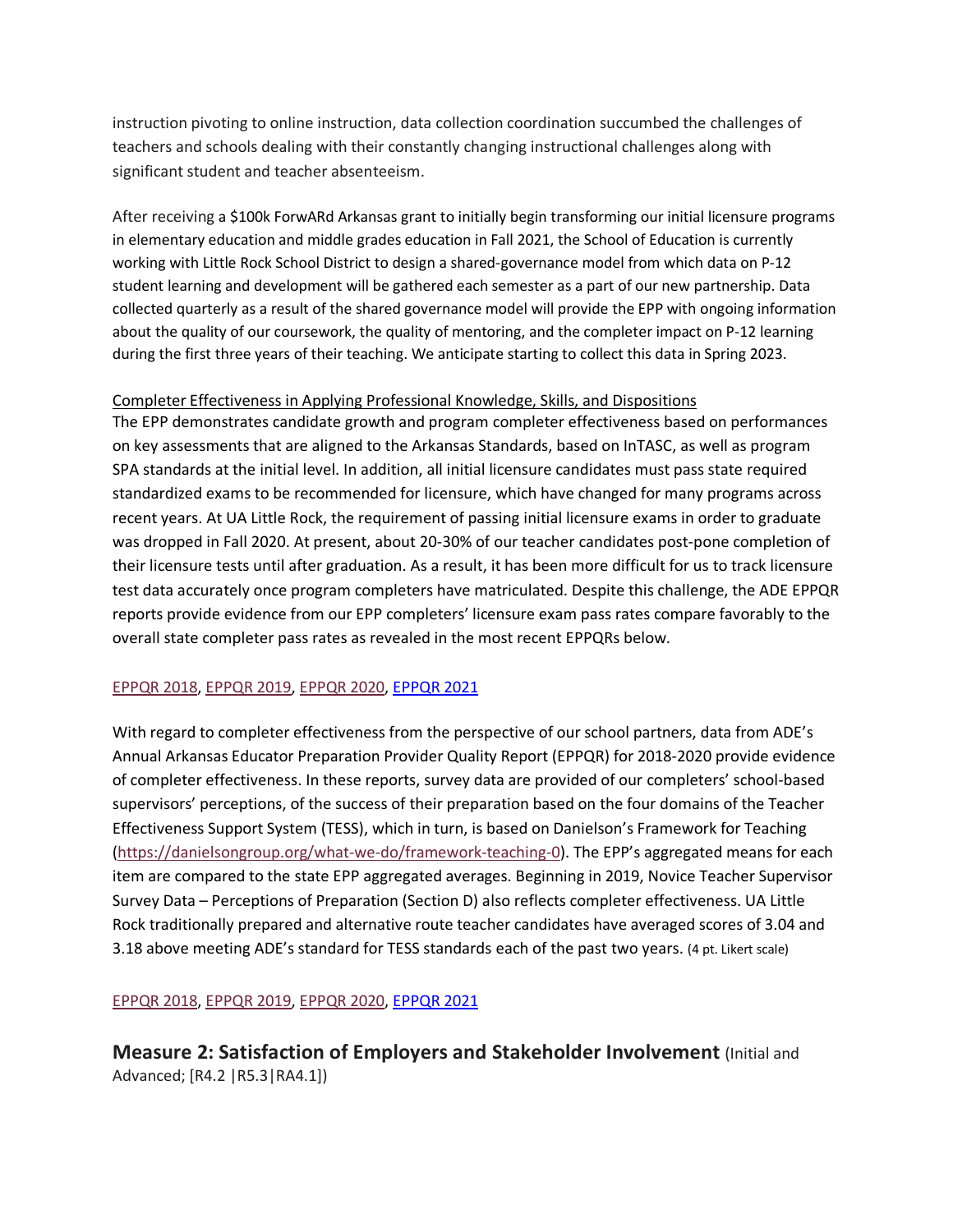As previously reported, the Novice Teacher Supervisor Data – Perceptions of Preparation can also be considered as a measure of employer satisfaction. UA Little Rock traditionally prepared and alternative route teacher candidates have averaged scores of 3.04 and 3.18 above meeting ADE's standard for TESS standards each of the past two years. (4 pt. Likert scale)

Additionally, a similar instrument to the one described below is under construction for use in our initial licensure programs and pilot data will be collected in June after students have matriculated.

At the Advanced Level, the EPP created a new graduate employer survey and distributed it to school principals and building coordinators at which our graduates were employed. Only 10 employers responded, representing a 42% return rate and representing programs in School Counseling, Gifted and Talented, and Special Education. Comprised of 11 statements, eight address CAEP competencies in A.1.1. and three address the QAS. Overall, employers evaluated the unit's success on CAEP competencies with a mean of 3.84 (4 pt. Likert scale) across the 11 statements with a range of 3.6 to 3.9.

With regard to stakeholder involvement, our Quality Assurance System (QAS) was refined in Summer 2021 to reflect two new committees to meet twice annually: School of Education Advisory Council and the Teacher Preparation Partnership Committee. In light of our current work to establish a shared governance model with Little Rock School District, we are currently exploring the operational aspects of these committees with regard to the initial and advanced programs. By Spring 2023, significantly more stakeholder involvement will be in place to assist with improving our initial and advanced programs.

# **Measure 3: Candidate Competency at Completion** (Initial and Advanced; [R3.3])

### Graduation Rates

Please go to https://ualr.edu/institutionalresearch/ipeds-data to see the UA Little Rock Graduation Rate Data for each academic year from 2004-5 to 2016-17 and the Graduation Rate Data for each academic year from 2008-09 to the present.

#### Title II Licensure Data

Please see the attached UA Little Rock Title II reports for both the Traditional Licensure (undergraduate) and Alternative Licensure (graduate) Programs, as evidence of the ability of our completers to meet licensing requirements.

Title II Program Report Alt 2018-19 Title II Program Report Trad 2018-19 Title II Program Report Alt 2019-2020 Title II Program Report Trad 2019-20

# **Measure 4: Ability of Completers to Be Hired** (Initial and Advanced)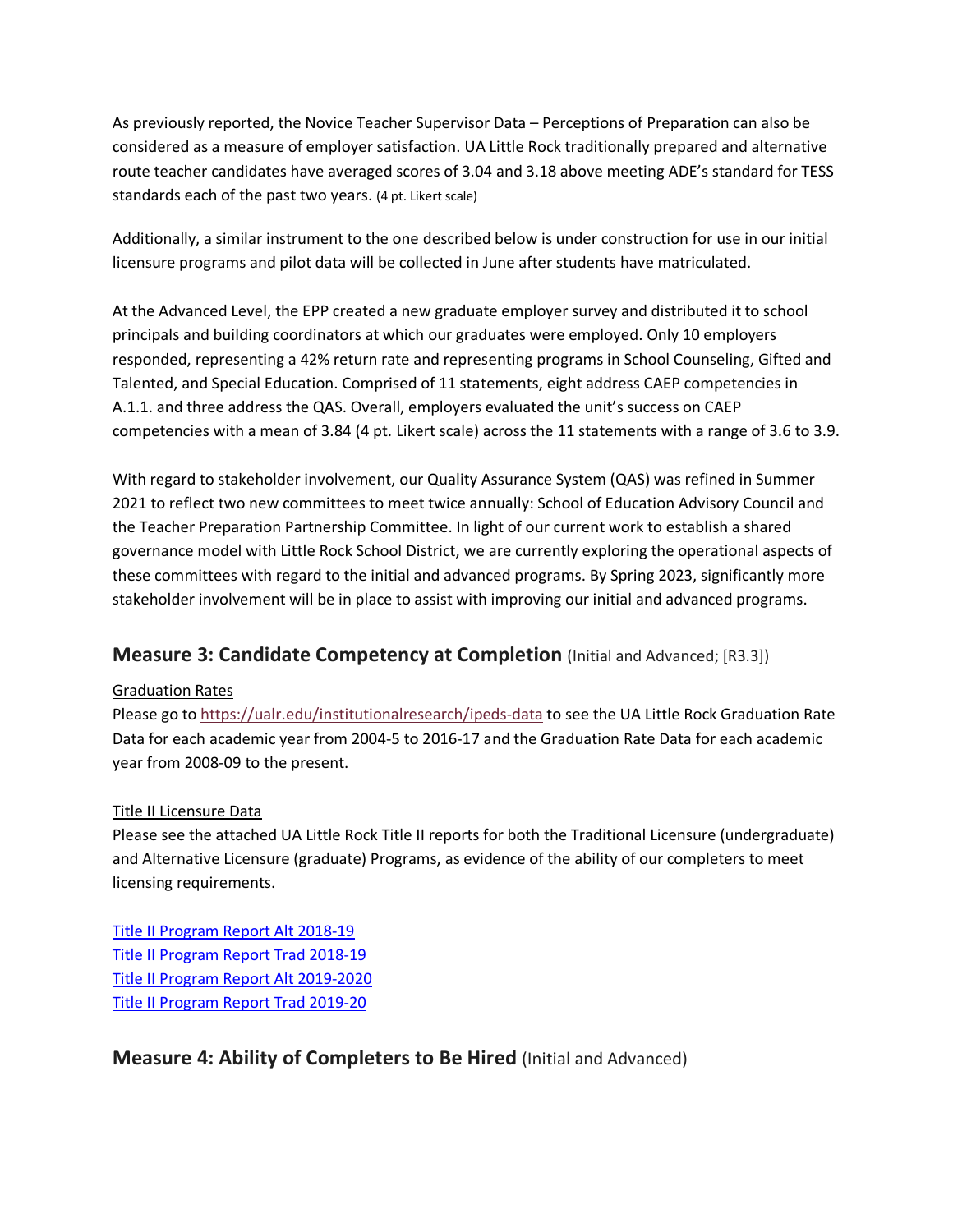First-year program completers employed in Arkansas Public Schools data from ADE's Annual Arkansas Educator Preparation Provider Quality Report (EPPQR) provides one perspective regarding the ability of completers to be hired. In the 2021 EPPQR, completers in 17-18, 18-19, and 19-20 were tracked in 18- 19, 19-20, and 20-21. The percentage of UA Little Rock completers employed the following year after graduation were 69%, 68%, and 63% respectively in comparison to the state average of 60%, 61%, and 61%. These numbers do not reflect teacher candidates who matriculated and began positions in private schools or out-of-state schools.

#### EPPQR 2021

At the Advanced Level, our new Program Satisfaction Survey demonstrates that program completers perceive their preparation as relevant to the responsibilities they encounter in their jobs or the jobs for which they plan to apply aligned to CAEP competencies. Distributed to 129 program completers since 2017 across all programs in early July, follow-up with additional emails and telephone calls was employed. Emails were sent three times, providing us with 24 program completer (7 Counseling Education, 7 Gifted & Talented Education, 8 Reading Education, 2 Special Education) surveys representing roughly 20% of the total completers. With regard to type of program, 54.2% completed MEd programs, 20.8% completed MEd + embedded graduate certificates, and 25% completed graduate certificate programs only.

Comprised of 12 statements, nine address CAEP competencies in A.1.1. and A.1.2. and three address the QAS. Overall, program completers evaluated the unit's success on CAEP competencies with a mean of 3.82 across the 12 statements with a range of 3.75 to 3.91. The overall means for Counseling, Gifted & Talented, Reading, and Special Education graduate education programs across the 12 statements were 3.83, 3.88, 3.85, and 3.5% respectively. Thus, our advanced program graduates appear to believe that they have been effectively prepared by their respective programs. \*(4 pt. Likert scale)

Comparing completers' satisfaction to employers' assessment of how our programs address CAEP competencies, the table below reveals there is strong agreement across each of the eight similar questions across the two surveys.

| <b>Comparative Assessment Analysis on CAEP Competencies</b>                   | <b>Completers</b> | <b>Employers</b> |
|-------------------------------------------------------------------------------|-------------------|------------------|
|                                                                               | $N = 24$          | $N = 10$         |
| 1 reflect upon and understands the reflect upon, formulate new ideas, and     | 3.7               | 3.9              |
| discuss how decisions are made in the context of data literacy (data-driven   |                   |                  |
| decisions) in his/her area of specialization. [A.1.1.1]                       |                   |                  |
| 2 reflects upon, formulates new ideas, and understands how theory informs     | 3.8               | 3.6              |
| his/her work. [A.1.1.2]                                                       |                   |                  |
| 3 knows and applies the relevant research in their field to his/her work.     | 3.8               | 3.9              |
| [A.1.1.2]                                                                     |                   |                  |
| 4 demonstrates an understanding of quantitative, qualitative, mixed-          | 3.7               | 3.9              |
| methods and/or action research and uses this knowledge to enhance practice.   |                   |                  |
| [A.1.1.2]                                                                     |                   |                  |
| 5 analyzes student data to support student learning, planning of instruction, | 3.7               | 3.8              |
| and school initiatives in his/her specialty area. [A.1.1.3]                   |                   |                  |